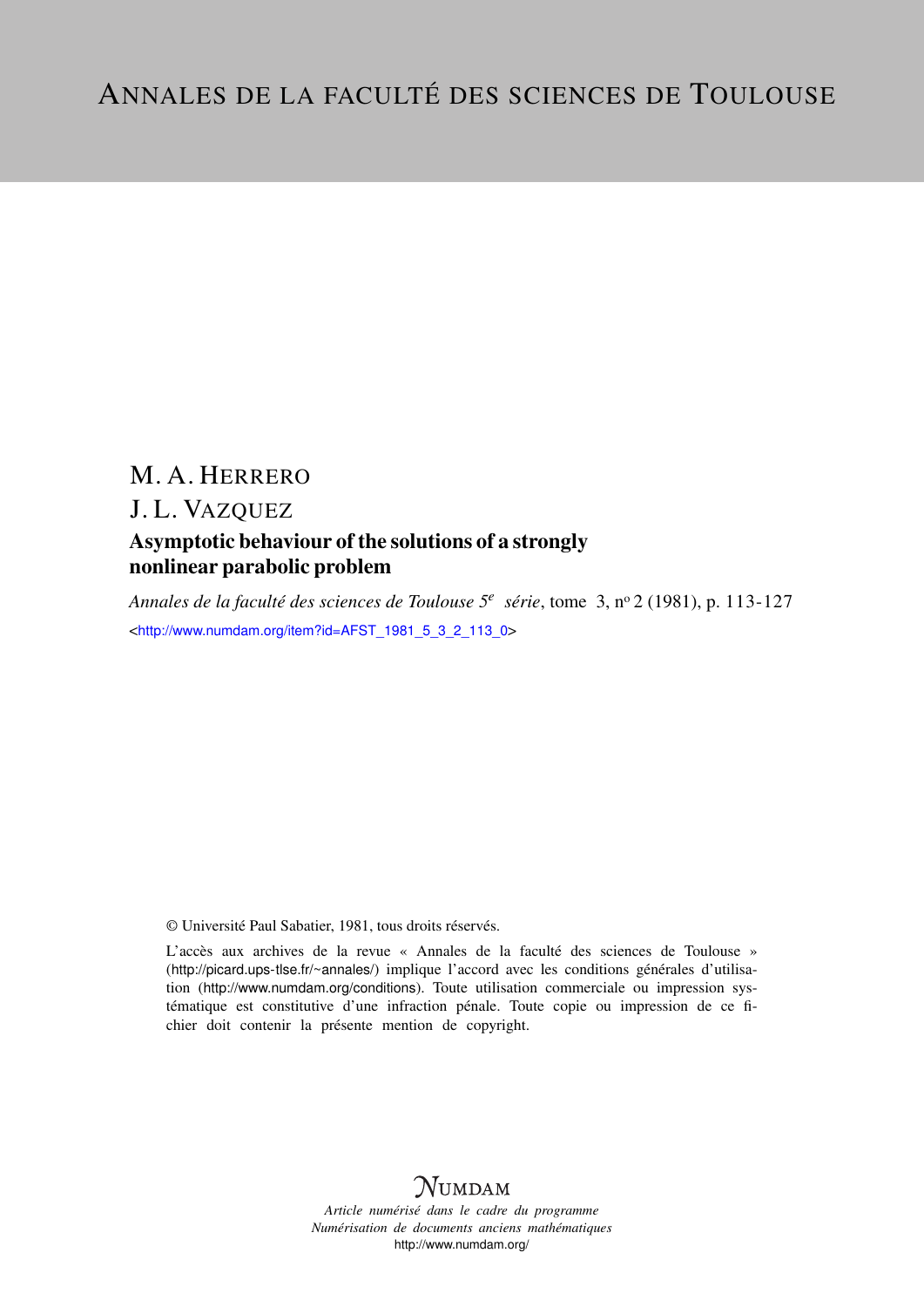Annales Faculté des Sciences Toulouse Vol III,1981, P.113 a 127

### ASYMPTOTIC BEHAVIOUR OF THE SOLUTIONS OF A STRONGLY NONLINEAR PARABOLIC PROBLEM

M.A. Herrero  $(1)$  and J.L. Vazquez $(2)$ 

- (1) Departamento de Ecuaciones Funcionales, Facultad de Ciencias Matematicas, Universidad Complutense, Madrid 3 - España.
- (2) Division de Matematicas, Universidad Autonoma de Madrid, Madrid 34 España.

**Résumé :** Nous étudions le problème d'évolution u<sub>t</sub> + Au = 0 dans (0,T)  $\times$  R<sup>N</sup>, u(0) = u<sub>0</sub> dans  $a_R = IR$ , avec N  $\geq 1$ ,  $0 \leq T \leq \infty$ , Au = - div( | Du |  $p^{-2}$  Du), Du étant le gradient de u,  $1 \leq p \leq \infty$ et nous supposons que u appartient à un espace de fonctions intégrables. On prouve l'existence d'un temps fini d'extinction si N  $\ge 2$  et p  $\lt \frac{2N}{N+1}$ . Dans le cas contraire (si N = 1 et p  $> 1$  ou si N  $\ge 2$  et  $p \ge \frac{2N}{N+1}$ ) on prouve la loi de conservation:  $\int_{\mathbb{R}^N} u(t,x)dx = \int_{\mathbb{R}^N} u_0(x)dx$  pour  $\int_{\left|u(t,x)\right|^{m}}^{\left|u\right|^{2}}$ tout t  $>$  0. On estime aussi la convergence vers zéro des intégrales  $\int_{\mathsf{IR}^{\mathsf{N}}}$  lu(t,x) l  $^{\mathsf{m}}$  dx, m  $>$  1.  $^{\mathsf{m}}$ 

**Summary**: The evolution problem  $u_t + Au = 0$  in  $(0,T) \times IR^N$ ,  $u(0) = u_0$  in  $IR^N$  is considered where  $N \ge 1$ ,  $0 < T \le \infty$ ,  $Au = -\frac{1}{4}$  and  $\left( \frac{p-2}{2}Du \right)$ , with Du the gradient of u,  $1 < p < \infty$ 2N and **u** is supposed to belong to some integrable space. If  $N \ge 2$  and  $p \le \frac{N+1}{N+1}$ finite extinction time is shown. On the contrary, if N = 1, p > 1 or N  $\geq 2$ , p  $\geq \frac{2N}{N+1}$  conservation of total mass holds, i.e.  $\int_{\mathsf{IR}^{\mathsf{N}}} \mathsf{u}(\mathsf{t},\mathsf{x}) d\mathsf{x} = \int_{\mathsf{IR}^{\mathsf{N}}} \mathsf{u}_0(\mathsf{x}) d\mathsf{x}$  for every  $\mathsf{t} > 0$ . We prove also that the integrals  $\int_{\mathsf{IR}^{\mathsf{N}}} |\mathsf{u}(\mathsf{t},\mathsf{x})|^{m} d\mathsf{x}$ ,  $m > 1$  con  $J$   $R<sup>N</sup>$ rizing effects are shown.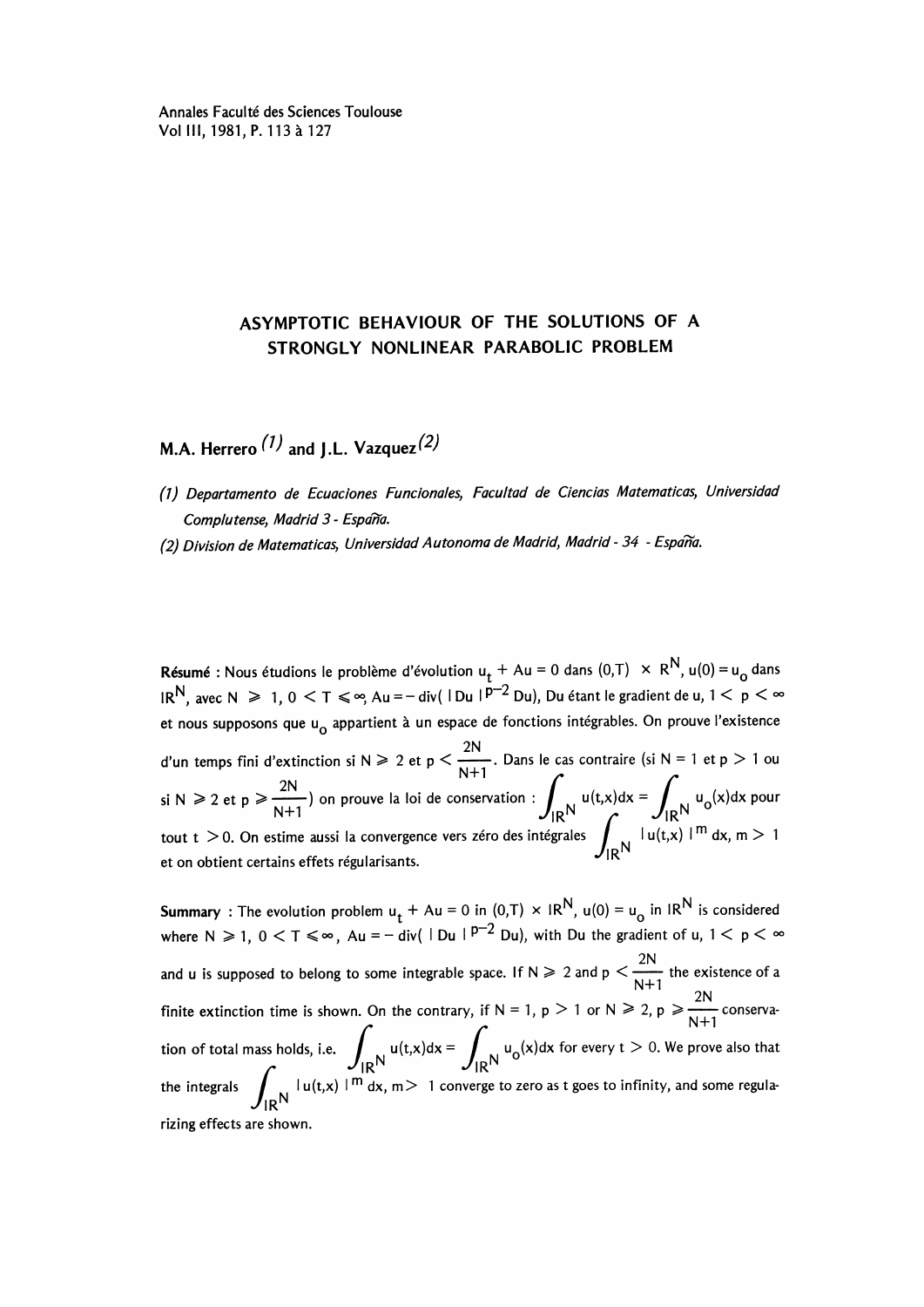#### INTRODUCTION AND PRELIMINARIES

We shall consider the asymptotic behaviour in time of the solutions of

$$
\begin{cases}\n u_t + Au = 0 & \text{in} \quad (0, T) \times IR^N \\
 u(0) = u_0 & \text{in} \quad IR^N\n\end{cases}
$$

with N  $\geq 1$ ,  $1 < p < \infty$  and Au =  $-\sum_{i=1}^{N} \frac{\partial}{\partial x_i} (|\text{Du}|^{p-2} \text{Du})$  where  $\text{Du} = \left(\frac{\partial u}{\partial x_i}\right)_i$  is the gradient

of u. The operator A has been widely considered in the literature in P.D.E., and arises in several physical situations, such as one-dimensional non newtonian fluids and glaciology.

2N This behaviour depends strongly on p and N : in fact, if  $p \ge \frac{2N}{N+1}$  we show that the This behaviour depends strongly on p and N : in fact, if  $p \ge \frac{N+1}{N+1}$  we show that the total mass  $\int_{N} u(t,x)dx$  is conserved, i.e. is independent of time. On the contrary if  $p < \frac{2N}{N+1}$ we show that the solution corresponding to initial data  $u_0 \in L^m(R^N)$ , m = N( $\frac{2}{n}$ –1) vanishes in finite time. The existence of a finite extinction time was found by Bénilan and Crandall [2] for the equation (E)  $u_t - \Delta u^m = 0$  in spatial domain IR<sup>N</sup> if and only if  $0 < m < \frac{u^m - \Delta u}{N}$ , N  $\geq 3$ . As it is noted in [2] , equation (E) in bounded domains with homogeneous Dirichlet conditions has also that property if  $0 \le m \le 1$ . The case N = 1 was considered by Sabinina [8]. Several properties of solutions of (E) related to the ones we consider here can be found in Evans [5] . Finite extinction times for  $(E_g) u_t - \Delta \beta(u) = 0$  with  $\beta$  maximal monotone graph and bounded domain are discussed in terms of  $\beta$  in [3].

We also consider the homogeneous Dirichlet problem

$$
\begin{cases}\n\mathbf{u}_{t} - \text{div}(\ |\ \mathbf{D}\mathbf{u} \ |^{p-2} \ \mathbf{D}\mathbf{u}) = 0 & \text{in} \quad (0, T) \times \Omega \\
\mathbf{u}(\mathbf{x}, t) = 0 & \text{in} \quad (0, T) \times \partial\Omega \\
\mathbf{u}(\mathbf{x}, 0) = \mathbf{u}_{0}(\mathbf{x}) & \text{in} \quad \Omega\n\end{cases}
$$

for  $\Omega \subset \mathbb{R}^N$  open and bounded. We show the existence of a finite extinction time if  $p < 2$ ,  $u_{\alpha} \in L^{m}(\Omega)$ , and m as above, completing a result of Bamberger [1] : he showed that effect for  $\frac{2N}{N+2} \leqslant p < 2$  and  $u_0 \in L^2(\Omega)$ . For  $p \geqslant 2$  it is easy to see that solutions with positive initial data do not vanish.

For  $p > \frac{2N}{N+1}$  L. Véron [11] shows a smoothing and decay effect for the solutions

(1) with  $u_0 \in L^{\beta}(|R^N) \cap L^1(|R^N)$  for  $a \beta = \beta(m,N)$ .

'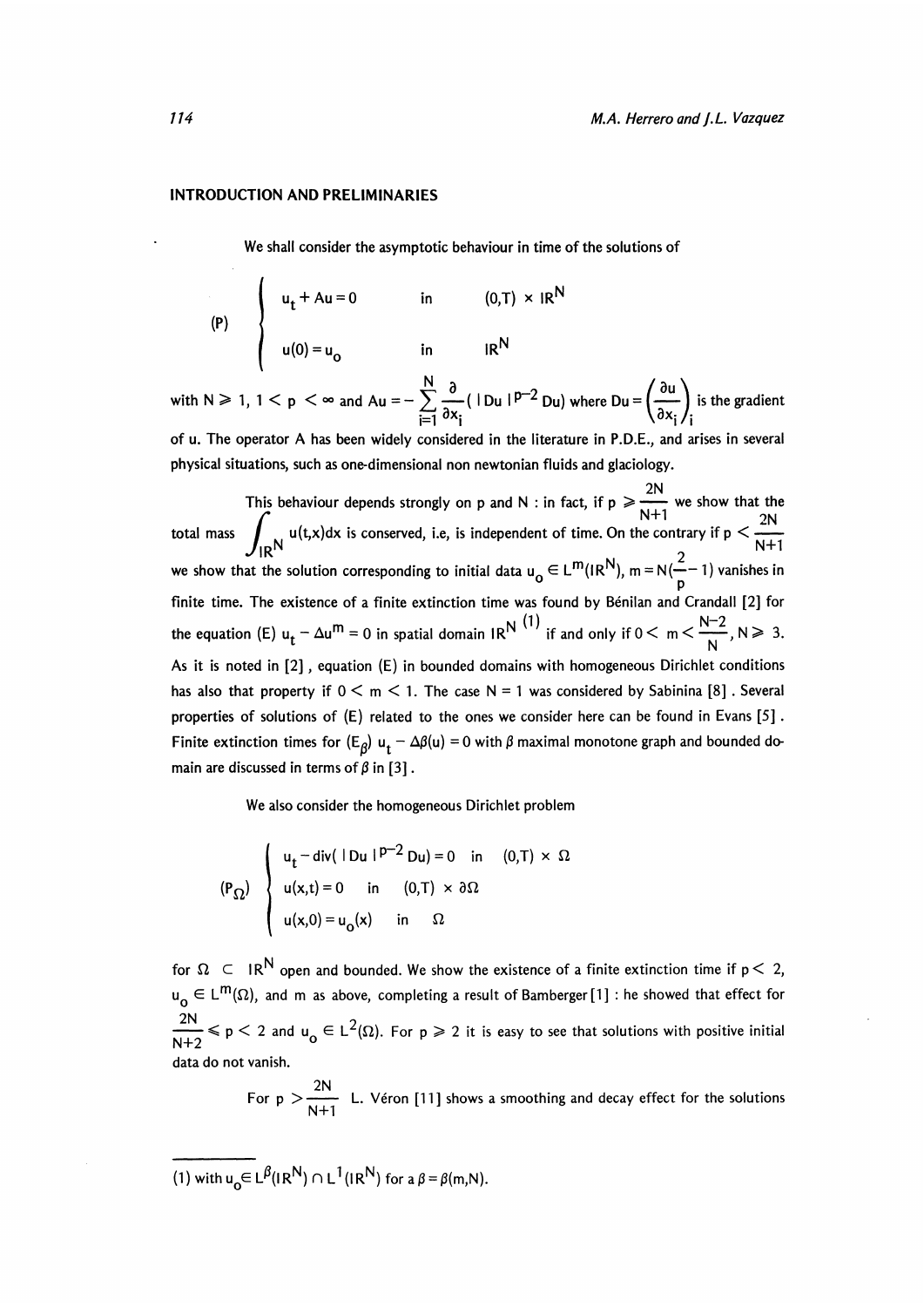of  $(P_{\Omega})$  : in fact, if  $N(\frac{2}{n}-1) < m_0 < m \le \infty$  and  $u_0 \in L^{m_0}(\Omega)$ , then  $u(t, t) \in L^{m_0}(\Omega)$  and in addition  $\|u\| \leq C t^{-\delta}$ .  $\|u_0\|_{m_{\Omega}}^{\sigma}$  where  $\delta$ ,  $\sigma$  depend on  $m,m_{\Omega}$ ,  $\rho$  and N. We adapt his proof for (P) to get similar results. We know that for  $m_0 = N(\frac{2}{p} - 1)$  solutions vanish. For  $1 \leq m_{o} \leq N(\frac{2}{n}-1)$  we prove a «backwards» effect : for  $t > 0$ ,  $u(t,.) \in L^{1}(IR^{N})$  and  $\left\| \mathbf{u} \right\|_1 \leq C t^{-\delta} \left\| \mathbf{u}_0 \right\|_{m_\alpha}^{\sigma}$  with  $\delta, \sigma > 0$  as before.

We shall need some facts about the operator A in  $IR^N$  and in  $\Omega \subset IR^N$  bounded with homogeneous Dirichlet conditions : First, if  $J(u) = \frac{1}{p} \int_{1}^{u} |Du|^{p}$  when  $u \in L^{2}(IR^{N})$  and  $t \in L^p(I/R^N)$ ,  $J(u) = +\infty$  otherwise, J is a convex I.s.c. proper functional in  $L^2(I/R^N)$  whose subdifferential A is defined as Au = - div( | Du |  $p=2$  Du) in the domain  $D(A) = \{ u \in L^2(\mathbb{R}^n) : |Du| \in L^p(\mathbb{R}^n), div(|Du|)^p \le Du) \in L^2(\mathbb{R}^n) \text{ and for every } v \in D(f) \}$  $\int_{\mathsf{IR}} \mathsf{N}$   $\mathsf{A} \mathsf{u}$  .  $\mathsf{v} = \int_{\mathsf{IR}} \mathsf{N}$   $\mathsf{I} \mathsf{D} \mathsf{u} + \mathsf{P}^{-2} \mathsf{D} \mathsf{u}$  . Dv, If  $\mathsf{p} \geq 2$ , the last condition may be omitted as it follows by density. A is accretive in  $L^1(I/R^N)$  and  $L^\infty(I/R^N)$ , hence in every  $L^p(I/R^N)$ ,  $1 \leq p \leq \infty$ : in fact for  $t > 0$  and  $u_1, u_2 \in D(A) \cap L^{\mathsf{p}}(\mathsf{IR}^{\mathsf{N}}), \parallel [u_1(\mathsf{t, .}) - u_2(\mathsf{t, .})]^{\mathsf{T}} \parallel_p \leq \parallel [u_1(0,.) - u_2(0,.)]^{\mathsf{T}} \parallel_p$ where  $u^+$  = max(u,0). This implies a comparison principle that allows us to consider only nonnegative initial data and solutions; for nonpositive data we consider -u instead of u. Defining for  $p \neq 2$ ,  $A_p = A \cap (L^p(I/R^N) \times L^p(I/R^N))$  we may close  $A_p$  to find  $\overline{A}_p$  m-accretive in  $L^p(I/R^N)$ . As  $\mathcal{D}(IR^N) \subset D(A_p)$ ,  $\overline{D(A_p)}^{LP} = L^p (IR^N)$ .

The corresponding results for  $\Omega$  bounded and homogeneous Dirichlet conditions are well known ; Au = - div(  $|Du|^{p-2}$  Du) and  $D(A) = \{ u \in W_0^1, P(\Omega) \cap L^2(\Omega) : Au \in L^2(\Omega) \}$ . On the other hand A<sub>p</sub> is defined as m-accretive operator in  $L^p(I\overline{R}^N)$  by restriction if  $p > 2$  and closure if  $p < 2$ .

We shall use the following inequality due to Nirenberg and Gagliardo (see  $[6]$ , Th. 9.3.).

LEMMA 0. Let q,r be any numbers satisfyng  $1 \le q,r \le \infty$  and  $u \in C^1(\mathbb{R}^N)$ . Then

 $1 - 1 - 1 - 1 - 1 - 1 - 1$ <br>  $-2 - 1 + (1 - 2) - 20 = -1 - 2$  for all a in the interval  $0 \le 2 \le 1$  with  $C = C(\mathbb{N} \text{ or } 2)$ where  $\frac{1}{p} = a$ .  $\frac{1}{r^*} + (1 - a) - a$  and  $\frac{1}{r^*} = \frac{1}{r} - \frac{1}{r}$  for all a in the interval  $0 \le a \le 1$ , with  $C = C(N, q, r, a)$ , with the following exception :  $r = N$  and  $a = 1$  (hence  $p = \infty$ ).

We remark that by density the result remains true for  $u \in L^q(IR^N) \cap L^p(IR^N)$  such that Du  $\in L^{r}(IR^{N})$  if r,q  $\leq \infty$  and q  $\leq r^*$  if r\* is positive. To show this, approach u by u<sup>1</sup> bounded, then convolve u<sup>1</sup> with a regular kernel to get u<sup>2</sup>  $\in$  C<sup> $\infty$ </sup> (IR<sup>N</sup>) and finally cut u<sup>2</sup> with a smooth function  $\zeta_n$  which vanishes outside B<sub>2n</sub>(0) and is equal to 1 on B<sub>n</sub>(0) ; let us check this last step.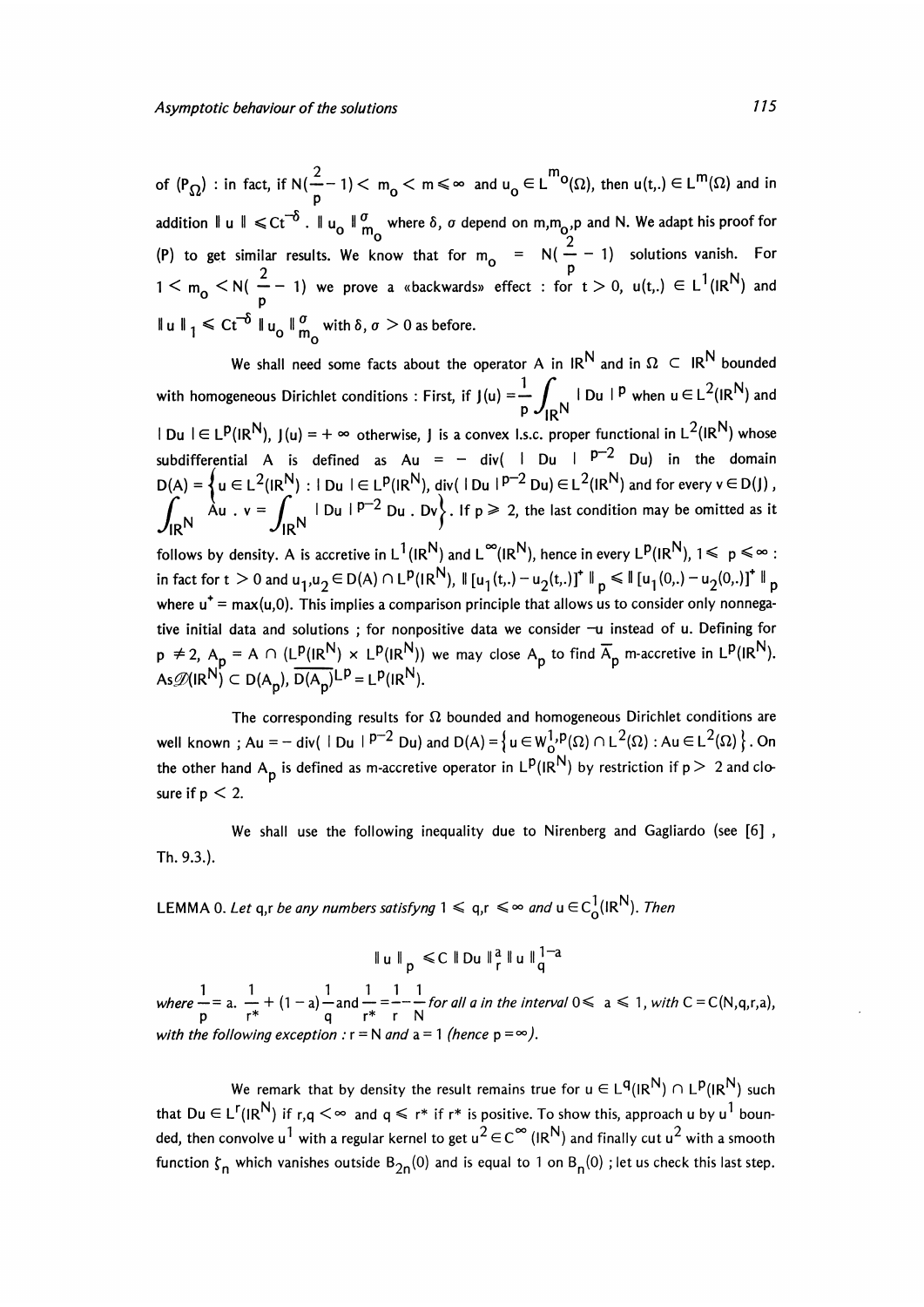Assume  $u \in C^{\infty}(IR^N)$  and put  $u_n = u \zeta_n$ , where  $\zeta_n(x) = \zeta_0\left(\frac{|x|}{n}\right)$ ,  $0 \le \zeta_0 \le 1$ ,  $\zeta_0(x) = 1$  if  $|x| \leq 1$ ,  $\zeta_0(x) = 0$  if  $|x| \geq 2$  and  $|D\zeta_n(x)| \leq C$ . It is clear that  $u_n \to u$  in  $L^q(|R^N|)$  and  $L^p(I/R^N)$ . Also  $D_{u_n} = Du \cdot \zeta_n + u \cdot D\zeta_n$ . Du  $\zeta_n \to Du$  in  $L^r(I/R^N)$  and we have to prove that u .  $D_{\mathcal{S}_n}^r \rightarrow 0$  in L<sup>r</sup>(IR<sup>N</sup>). Then, C representing different constants independent of n:

$$
\|uD\zeta_{n}\|_{r}^{r} = \int_{\mathsf{IR}} |u|^{r} |D\zeta_{n}|^{r} \leq \frac{c}{n^{r}} \int_{n \leq |x| \leq 2N} |u|^{r}
$$
\n
$$
\text{if } q \leq r, \int |u|^{r} \leq \|u\|_{\infty}^{r-q} \int |u|^{q}, \text{ so } \|uD\zeta_{n}\|_{r}^{r} \leq \frac{C \|u\|_{\infty}^{r-q}}{n^{r}} \cdot \|u\|_{q}^{q} \to 0 ;
$$
\n
$$
\text{if } r < q \leq r^{*}, < q \leq r^{*}, \int |u|^{r} \leq (\text{ln } |q|)^{r/q} \cdot \left(\int_{1}^{r} \right)^{1-q/q}, \text{ so :}
$$
\n
$$
\|uD\zeta_{n}\|_{r}^{r} \leq \frac{c}{n^{r}} \cdot \|u\|_{L^{q}(n \leq |x| \leq 2n)}^{r} \cdot \frac{N(1-\frac{r}{q})}{q} \to 0.
$$

If  $r^*$   $\leq$  0 the previous proof applies as well for every q,  $1 \leq q \leq \infty$ .

Our plan is a follows: Sections 1, 2, 3 are devoted to problem (P). Section I studies the existence of a finite extinction time when  $p < \frac{2N}{N+1}$ ,  $u_0 \in L^m(I/R^N)$ ,  $m = N(\frac{2}{p}-1)$ . Section 2 is devoted to conservation of mass and Section 3 to the regularizing effects and decay of the integral norms  $\parallel u(t,.) \parallel_m$  as  $t \to \infty$ . Finally Section 4 gathers the results on  $(P_{\Omega})$ ,  $\Omega$  open and bounded.

#### 1. - FINITE EXTINCTION TIME

We obtain the following result

THEOREM 1. Let 
$$
N \ge 2
$$
,  $1 < p < \frac{2N}{N+1}$  and let  $u_0 \in L^m(R^N)$  where  $m = N(\frac{2}{p} - 1)$ . Then for  
every  $t > 0$   $u(t,.) \in L^{\infty}(IR^N)$  and there exists  $t_0 > 0$  such that  $u(t,.) = 0$  a.e. if  $t \ge t_0$ .

*Proof.* We may assume that  $u_o(x)$ ,  $u(t,x)$  are nonnegative. A formal proof to be justified later by discretization in time runs as follows: As  $p < \frac{2N}{N+1}$  if m = N( $\frac{2}{p}$  – 1) we have m > 1. Let  $Np$  m+p-2  $p^* = \frac{Np}{N!}$  and  $q = \frac{m+p-2}{n}$ ; then  $m = p^*q$ . Also for  $k \ge 0$  we write  $(u-k)_+ = max(u-k,0)$  and  $v = v_k = (u-k)^q$ . Multiply  $u_t$  - div(  $|Du|$  p<sup>-2</sup> Du) = 0 by m(u-k)<sup>m-1</sup> and integrate over IR<sup>N</sup> to obtain :

$$
(1.1) \quad \frac{d}{dt} \int_{IR} (u-k)_+^m = m \int_{IR} u_t (u-k)_+^{m-1} = m \int_{IR} u \, \text{div}(\text{Im } \text{ln} \text{ln}^{-2} \text{Du})(u-k)_+^{m-1}
$$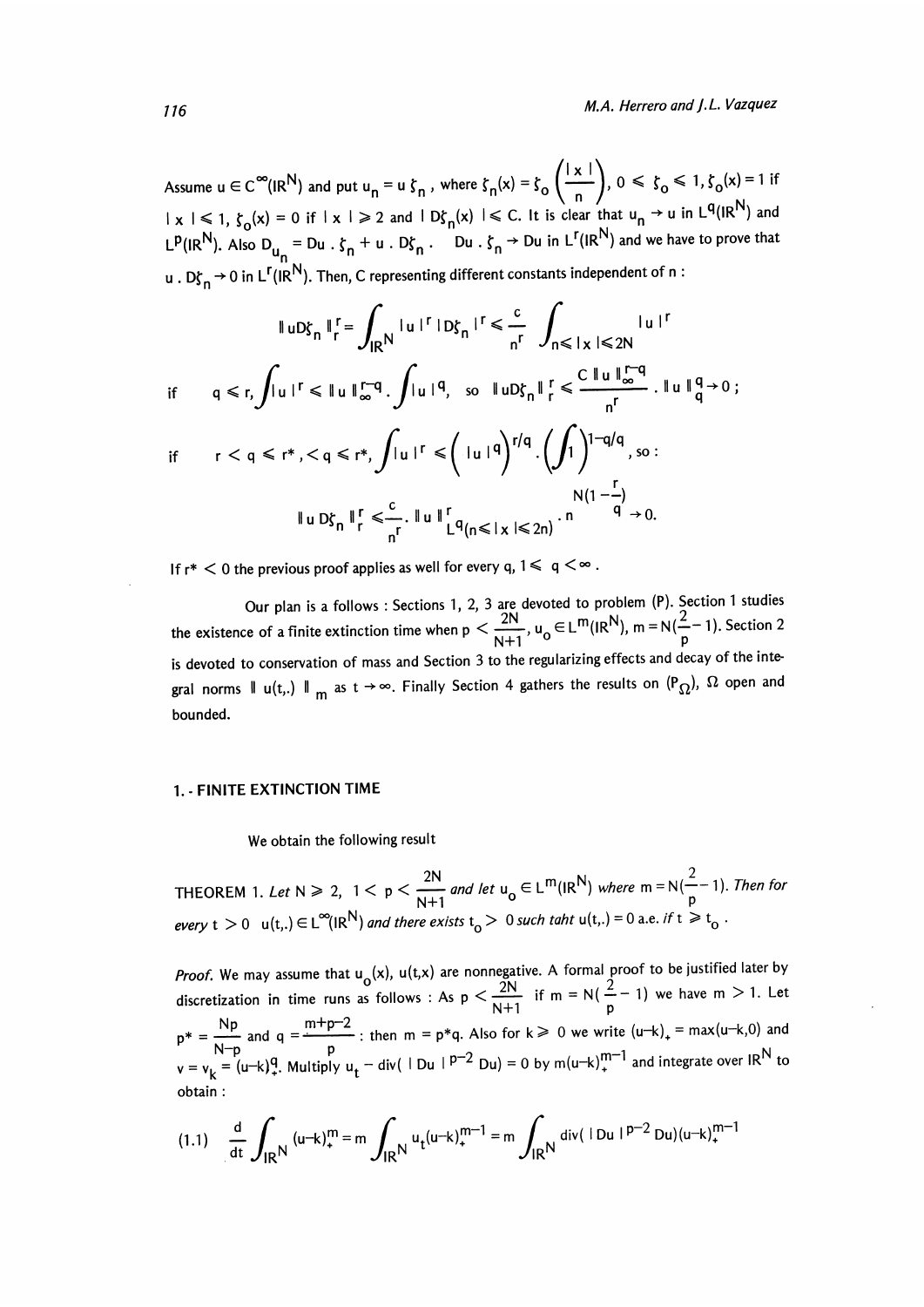Integration by parts and Sobolev's inequality give

(1.2) 
$$
-\int_{\mathsf{IR}^{\mathsf{N}}} \mathrm{div}(\mathsf{1} \mathsf{D} \mathsf{u} \mathsf{1} \mathsf{P}^{-2} \mathsf{D} \mathsf{u}) (\mathsf{u} \mathsf{u} \mathsf{b})_{+}^{\mathsf{m}-1} = (\mathsf{m} \mathsf{u} \mathsf{1}) \overline{\mathsf{q}}^{\mathsf{p}} \int_{\mathsf{IR}^{\mathsf{N}}} \mathsf{1} \mathsf{D} \mathsf{v} \mathsf{1}^{\mathsf{p}} \geq \mathsf{C}_{\mathsf{p}} (\mathsf{m} \mathsf{u} \mathsf{1}) \overline{\mathsf{q}}^{\mathsf{p}} \left( \int_{\mathsf{IR}^{\mathsf{N}}} \mathsf{v}^{\mathsf{p}} \right) \mathsf{p} / \mathsf{p}^* \leq \mathsf{F}_{\mathsf{m}, \mathsf{k}} (\mathsf{t}) = \int_{\mathsf{IR}^{\mathsf{N}}} (\mathsf{u} \mathsf{u} \mathsf{h})_{+}^{\mathsf{m}} \, \mathrm{d} \mathsf{x} \quad (1.1) \text{ and } (1.2) \text{ give}
$$
\n(1.3) 
$$
\frac{d}{dt} \, \mathsf{E}_{\mathsf{m}, \mathsf{k}} (\mathsf{t}) + \mathsf{C}_{\mathsf{p}} \, \mathsf{m} (\mathsf{m} \mathsf{1}) \overline{\mathsf{q}}^{\mathsf{p}} \, \mathsf{E}_{\mathsf{m}, \mathsf{k}}^{\mathsf{p}} (\mathsf{p}) (\mathsf{f}) \leq 0
$$

Integrating (1.3) gives

(1.4)  

$$
E_{m,k}(t) \le E_{m,k}(0) \left[ 1 - \frac{C_p m(m-1)p}{Nq^p (E_{m,k}(0))^{p/N}} \cdot t \right]^{\frac{N}{p}} \text{ for } 0 < t \le t_{0,k}
$$
  

$$
E_{m,k}(t) = 0 \text{ for } t \ge t_{0,k}
$$

where

$$
t_{0,k} = {N.q^p \over pC_p m(m-1)} E_{m,k}(0)^{p/N}
$$

If we take k = 0 the existence of a finite extinction time  $t_0 = t_{0,0}$  results. Given  $\overline{t} > 0$ , if we take  $k > 0$  large enough extinction of  $E_{m,k}(t)$  in time  $t_{o,k} \leq \overline{t}$  may be obtained. Hence  $u(t_n) \in L^{\infty}(|R^N|)$  for  $t > 0$ , a regularizing effect.

This formal proof can be made rigorous by means of the discrete scheme and Crandall-Liggett's results. Assume that  $u_0 \in L^1(IR^N) \cap L^{\infty}(IR^N)$ , let h  $> 0$  and define a discrete approximation to the solution of (P) thus :  $u_{i+1} \in L^1(\mathbb{R}^N) \cap L^{\infty}(\mathbb{R}^N)$  is defined implicitely in terms of u<sub>i</sub> by

(1.5) 
$$
\frac{u_{i+1} - u_i}{h} + Au_{i+1} = 0
$$

Now repeat the previous argument on (1.5) to obtain a discrete version of (1.3) and pass to the limit as h  $\rightarrow$  0. The assumption on  $u_0$  can be weakened by approximation for  $t_0$ <sub>k</sub> depends only on  $\|u_0\|_{m}$ . The details repeat those in [2] for  $u_t - \Delta u^m = 0$  and we omit them. Only the integration by parts needs some care : if  $m \ge 2$ ,  $u_0 \in D(A) \cap L^1(|R^N) \cap L^{\infty}(|R^N)$ , then

(1.6) 
$$
-\int_{\mathsf{IR}^{\mathsf{N}}} A u_i u_i^{m-1} + (m-1) \int_{\mathsf{IR}^{\mathsf{N}}} |D u_i|^{p} u_i^{m-2} = 0
$$

by the characterization of D(A). If m  $\leq$  2 we have to linearize the function  $\phi(u) = u^{m-1}$  near the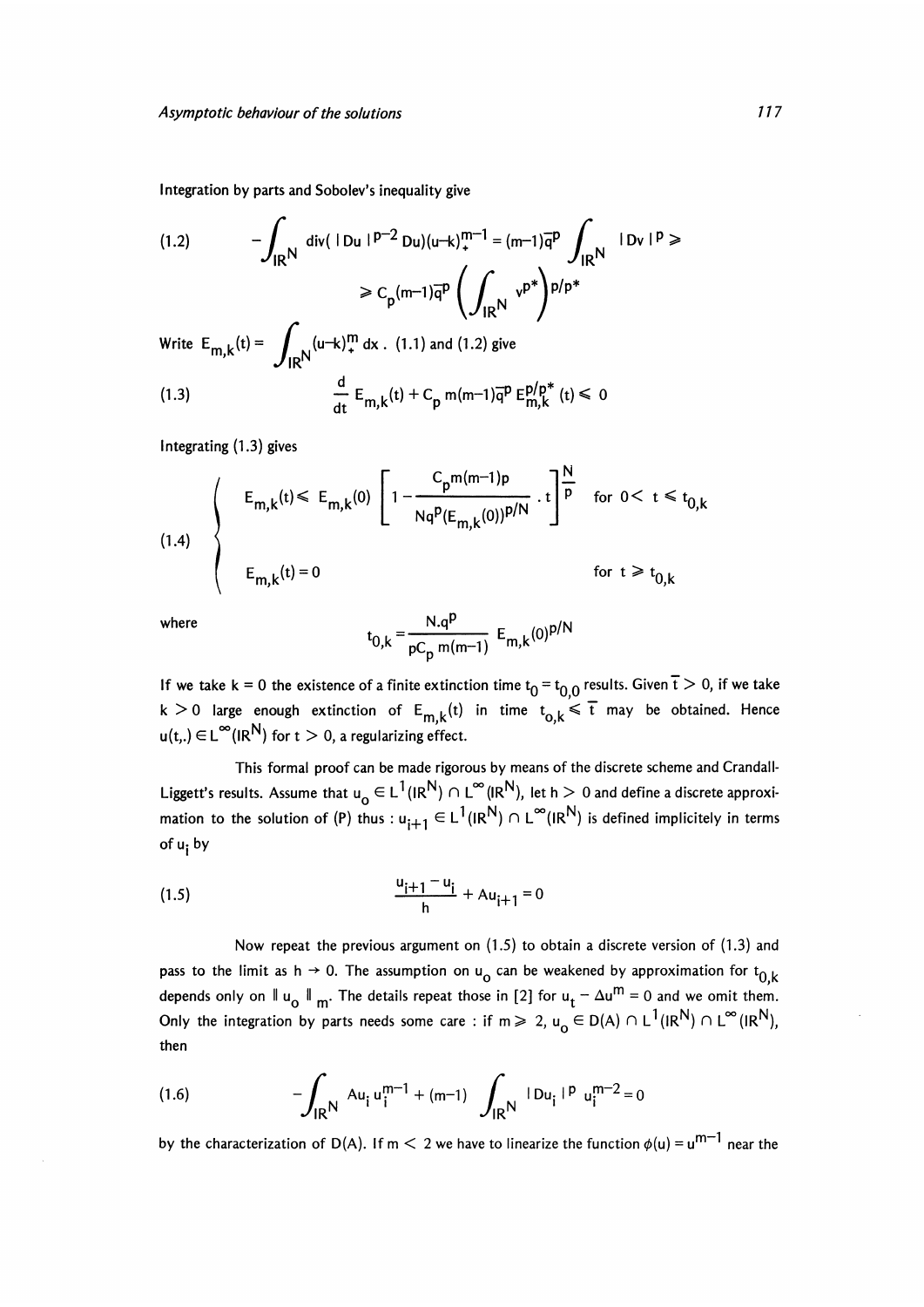origin to apply integration by parts. Passing to the limit it follows by Fatou in this case that

(1.7) 
$$
-\int_{\mathsf{IR}^{\mathsf{N}}} \mathsf{A} \mathsf{u}_{\mathsf{i}} \mathsf{u}_{\mathsf{i}}^{\mathsf{m}-1} + \mathsf{m} \int_{\mathsf{IR}^{\mathsf{N}}} |\mathsf{D} \mathsf{u}_{\mathsf{i}}|^{p} \mathsf{u}_{\mathsf{i}}^{\mathsf{m}-2} \leq 0
$$

For  $u_0$  as in the theorem the result follows by density for A is accretive #

#### 2. - MASS CONSERVATION

We say that the mass conservation law (MCL) holds for (P) if for every  $t > 0$  $\int_{\text{IPN}} u(t,x) dx = \int_{\text{IPN}} u_0(x) dx.$ 

In this section the validity of MCL is discussed in terms of p :

THEOREM 2. MCL holds for (P) if and only if N = 1, p  $> 1$  or N  $\geq 2$ , p  $\geq \frac{2N}{N+1}$ .

In order to prove Theorem 2 we need some previous results. A variant of the following Lemma has been used in [10] :

LEMMA 1. Let  $\Omega \subset \mathbb{R}^N$  be an open set and let  $u \in L^2(\mathbb{R}^N)$  be such that  $u \in D(A)$  and  $-\Delta u = u$ a.e. in  $\Omega$ . Let  $\eta \in C^{\infty}(\Omega)$  be such that supp $(\eta) \subset \Omega$ ,  $\|\eta\|_{\infty} = 1$  and let  $\chi$  be the characteristic function of supp $(D\eta)$ . Then

$$
\|\eta\,\mathrm{D} u\|_{\mathsf{p}} \leqslant \mathsf{p}\,\|\mathrm{D}\eta\,\|_{\infty}\,.\,\|\chi u\|_{\mathsf{p}}.
$$

*Proof.* Multiply  $u = Au$  by  $u\eta^p$ , integrate over  $IR^N$ , integrate by parts  $(u \in D(A))$  and apply Hölder's inequality.

LEMMA 2. Let  $\frac{2\pi}{N+1} \leq p \leq 2$  and let u be a solution of Au + u = f,  $f \in L^1(R^N)$ . Then  $\int$   $\ldots$  Au = 0.  $\mathcal{J}_{\mathsf{IR}}$ N

*Proof.* By accretivity of A in L<sup>1</sup>(IR<sup>N</sup>), we may restrict ourselves to consider  $f \in L_0^{\infty}$ (IR<sup>N</sup>). We obtain first an estimate for  $\parallel$  Du  $\parallel$  p over the exterior of a ball : Assume supp(f)  $\subset$  B<sub>R</sub>(0) and take n > R. Choose  $\eta_n \in C^{\infty}(\mathsf{IR}^{\mathsf{N}})$  such that  $0 \le \eta_n \le 1$ ,  $\eta_n = 0$  if  $|x| \le n$ ,  $\eta_n = 1$  if  $|x| \ge 2n$ and  $\parallel Dn_n \parallel_{\infty} \ \leq \ \frac{C_1}{n}$ ,  $c_1 > 1$ . Put  $A_n = \{x \in \mathbb{R}^N : n \leq x \leq 2n\}$  and  $1 \times 1 \ge n \big\}$  . Then (2.1) gives in  $\Omega = IR^{\mathsf{N}} - B_{\mathsf{R}}(0)$  :

(2.2) 
$$
\|Du\|_{L^p(D_n)} \leq \frac{C}{n} \|xu\|_{L^p(R^N)} \leq \frac{C}{n} \|u\|_{L^p(A_n)}
$$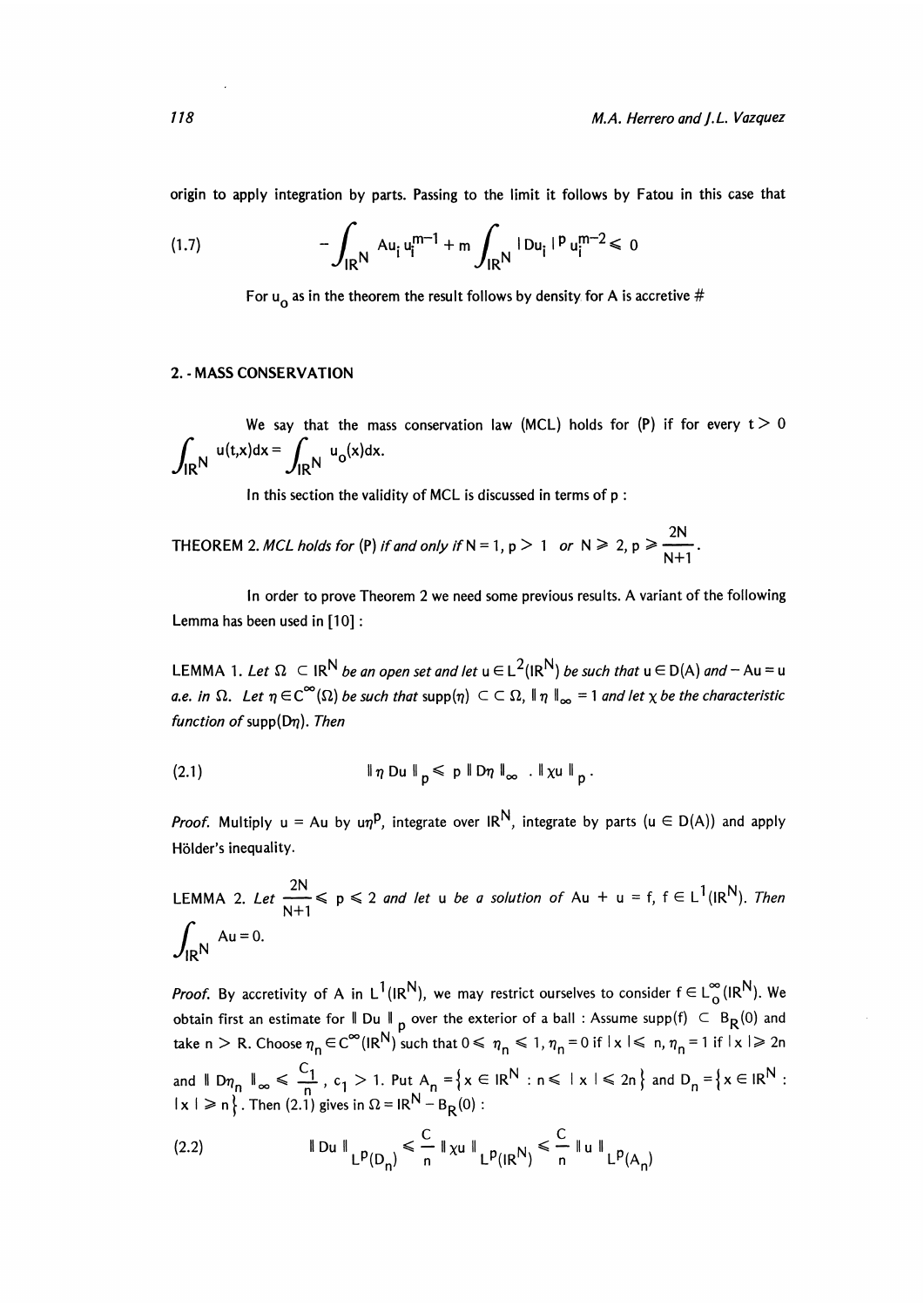Hereafter C denotes several positive constants depending only on p and N and not on n.

By virtue of [9], Corollary 2, the following estimate applies to  $u(x)$ , for  $|x| > R$ :

(2.3) 
$$
u(x) \le C |x|^{-\frac{p}{2-p}}
$$

Also by accretivity  $\|u\|_1 \le \|f\|_1$ , so that

$$
\|\mathbf{u}\|_{L^{p}(A_{n})}^{p} \leq \|\mathbf{u}\|_{L^{1}(A_{n})}. \|\mathbf{u}\|_{L^{\infty}(An)}^{p-1} = o(1) \cdot n^{-\frac{p(p-1)}{2-p}}. \text{ It follows that}
$$
\n
$$
\|\mathbf{D}\mathbf{u}\|_{L^{p}(D_{n})} = o(1) \cdot n^{-\frac{1}{2-p}}. \text{ Putting } \zeta_{n}(x) = 1 - \eta_{n}(x) \text{ we have}
$$
\n
$$
(2.4) \qquad \iint_{A} \mathbf{u} \cdot \zeta_{n} \cdot \int_{\mathbb{R}} |\mathbf{D}\mathbf{u}|^{p-1} |\mathbf{D}\zeta_{n}| \leq \frac{o(1)}{n} \cdot n^{-\frac{p-1}{2-p}}. \ n^{N/p} = o(n) \cdot n^{\frac{N}{p} - \frac{1}{2-p}}
$$
\n
$$
\text{Since } \int_{\mathbb{R}^{N}} \mathbf{A}\mathbf{u} = \lim_{n \to \infty} \int_{\mathbb{R}^{N}} \mathbf{A}\mathbf{u} \cdot \zeta_{n}, \text{ the desired result follows whenever}
$$
\n
$$
\frac{N}{p} - \frac{1}{2-p} \leq 0 \text{ i.e. } p \geq \frac{2N}{N+1} \neq 0
$$

We say that the finite propagation property (PF) holds for (P) if for every admissible initial datum  $u_0(x)$  having compact support in IR<sup>N</sup>, the corresponding solution u(t,x) is such that for every  $t > 0$  u(t,.) has compact support in IR<sup>N</sup>. It is know that (PF) holds for (P) if and only if  $p > 2$  (see [4]). There exists a simple relation between (FP) and (MCL) :

LEMMA 3. If  $p > 2$ , then (MCL) holds.

*Proof.* Let  $u(x,t)$  be a solution of (P) such that  $u(x,0) = u_0(x)$  has compact support. If  $t > 0$  we know that there exists n such that supp  $u(t') \subset B_{n}(0)$  for  $0 \leq t' \leq t$ . Take  $\zeta_{n}$  as before. Then for t' fixed :

$$
\int_{\mathsf{IR}^N} \mathsf{A}\mathsf{u} = \int_{\mathsf{IR}^N} \mathsf{A}\mathsf{u} \cdot \zeta_n = \int_{\mathsf{IR}^N} |\mathsf{D}\mathsf{u}| |^{p-2} \mathsf{D}\mathsf{u} \cdot \mathsf{D}\zeta_n = 0
$$
  
Hence 
$$
\int_{\mathsf{IR}^N} \mathsf{u}_t \, \mathrm{d}x = 0
$$
 and it follows that 
$$
\int_{\mathsf{IR}^N} \mathsf{u}(t,x) = \int_{\mathsf{IR}^N} \mathsf{u}_0(x)
$$
. This last assertion can be justified by means of the discrete scheme as before.

with compact support  $#$ If supp( $u_0$ ) is not compact, approximate  $u_0$  by  $\{u_0_n\}$ , a sequence of initial data

(1) Here o(1) denotes a quantity that goes to 0 as  $n \rightarrow \infty$ .

 $\sim$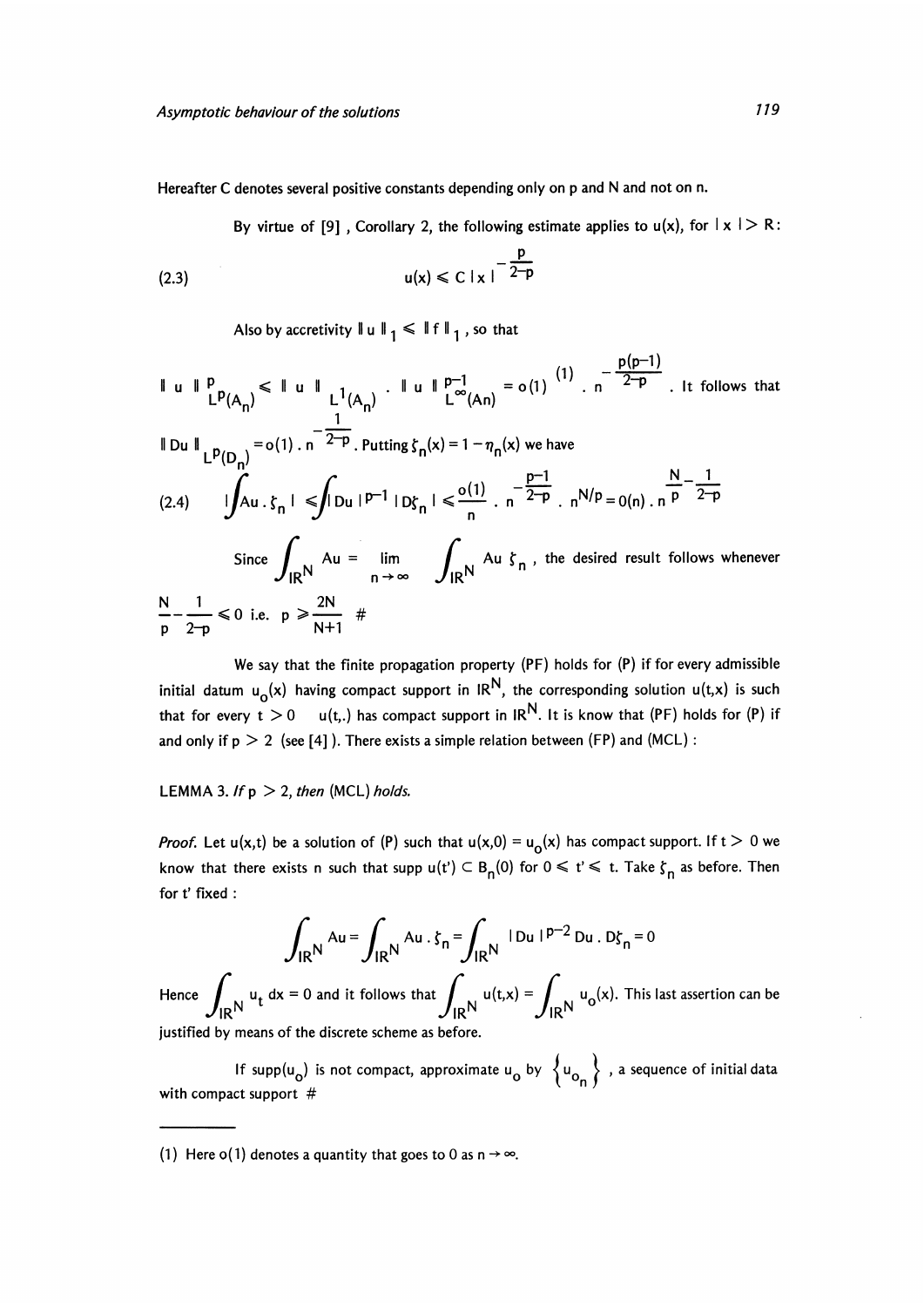*Proof (of Theorem 2)*. If N = 1, p > 1 or N > 2, 2 > p >  $\frac{2N}{N+1}$  the result follows from Lemma 2 applied to the discrete scheme

$$
\frac{u_{1+1} - u_1}{h} + Au_{i+1} = 0
$$

for then  $\int_{\text{IPN}} u_i = \int_{\text{IPN}} u_{i+1}$ . If  $p > 2$  it follows from Lemma 3 in the same way. The case  $p = 2$  is classic (and it falls within the scope of  $[2]$ ).

For the negative part it is sufficient to remind Theorem 1, for (MCL) is incompatible with extinction #

#### 3. DECAY OF THE INTEGRAL NORMS. REGULARIZING EFFECT

Our first result is the extension to IR<sup>N</sup> of the work of L. Véron [11] for the case  $\Omega$ bounded.

THEOREM 3. Let  $p > \frac{2N}{N+m_0}$ ,  $u_0 \in L^{m_0}(IR^N)$  with  $m_0 \ge 1$ . If  $t > 0$ ,  $u(t,.) \in L^{m}(IR^N)$  for every m such that  $m_0 \le m \le \infty$ . In addition, the following estimate holds :

(3.1) 
$$
\|u(t,.)\|_{m} \leq \frac{C}{t^{\delta}}. \quad \|u_{0}\|_{m_{0}}^{\sigma} \text{ for some constant } C = C(m, m_{0}, N, p), \text{ where}
$$
\n
$$
\delta = \frac{N(m-m_{0})}{m(m_{0}p + N(p-2))} \text{ if } m < +\infty, \delta = \frac{N}{m_{0}p + N(p-2)} \text{ if } m = +\infty.
$$
\n(3.2) 
$$
\sigma = \frac{m_{0}(mp + N(p-2))}{m(m_{0}p + N(p-2))} \text{ if } m < +\infty, \sigma = \frac{m_{0}p}{m_{0}p + N(p-2))} \text{ if } m = +\infty.
$$

*Proof.* The case  $m = m_0$  follows from the accretivity property ; it suffices to show the case  $m = +\infty$ , the intermediate cases being obtained from these by interpolation. Assume (for simplicity) that  $u \ge 0$ ; for  $p \le N$  we adapt the iterative procedure of L. Véron [11] as follows. Define the sequences  $m_n$ ,  $r_n$  by :

(3.3) 
$$
m_n = \gamma^n \cdot m_0
$$
 with  $1 < \gamma < \frac{N}{N-1}$ ,  $m_0 \left( \frac{\gamma p}{N(\gamma - 1)} - 1 \right) > \frac{1}{\gamma - 1}$ 

(3.4) 
$$
\frac{r_n + p - 2}{m_n} = \frac{r_n}{m_{n-1}} - \frac{p}{N}
$$

Note that from (3.3) and (3.4) it follows :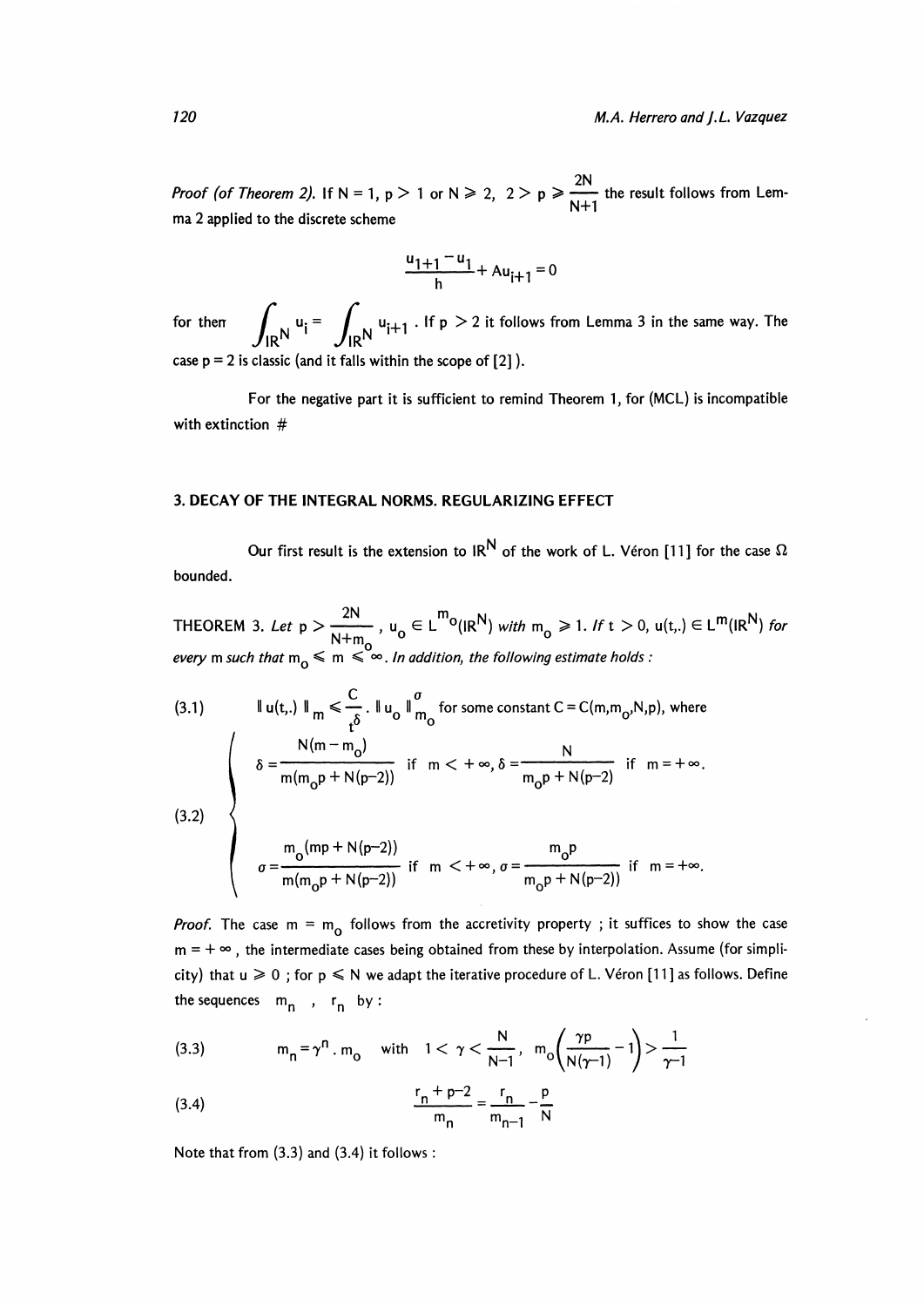(3.5) 
$$
r_n = \frac{\gamma p}{N(\gamma - 1)} m_{n-1} + \frac{p-2}{\gamma - 1} = \frac{\gamma^{n} p}{N(\gamma - 1)} m_0 + \frac{p-2}{\gamma - 1}
$$

Now we claim that, if we write  $v = u^{4n-1}$  with  $q_n = -1$  $-\frac{p-2}{\gamma-1}$ .<br>  $\frac{m_n+p-2}{p}$ , Nirenberg-Gagliardo's inequality applies to  $v$ . Namely one has:

(3.6) 
$$
\|\mathbf{v}\|_{\mathbf{m}}^{\frac{r_{n}+p-2}{q_{n-1}}} \leq C. \|\mathbf{D}\mathbf{v}\|_{p}^{p}.\|\mathbf{v}\|_{\mathbf{m}_{n-1}}^{\frac{r_{n}-m_{n-1}}{q_{n-1}}}
$$

That is a consequence of the following facts : i) As it was pointed out in Theorem 1, <u>'''n '''n−1</u> we can suppose  $u\in D(A)\cap L^1(I\mathsf{R}^\mathsf{N})\cap L^\infty(I\mathsf{R}^\mathsf{N})$  hence  $v\!\in\!\mathsf{L}^\mathsf{N}{}^{n-1}$   $(I\mathsf{R}^\mathsf{N})\cap L^{\mathsf{N}{}n-1}$   $(I\mathsf{R}^\mathsf{N})$  for each  $> 1$ , for then  $\frac{m-1}{n}$  is always greater than one, ii) Dv  $\in L^p(\mathbb{R}^N)$  as a consequence of the  $\mathsf{q}_{\mathsf{n-1}}$ validity of formula (1.7), iii) Nirenberg-Gagliardo's inequality (Lemma 0) applies with the present regularity, as it was observed at the introduction.

We shall give a formal proof, just as at the first part of Theorem 1 (rigorous justification by means of the discrete schema approximation is made in the same way as there). Assume<br>first p < N. Multiply the equation  $u_t - Au = 0$  by  $m_{n-1}u^{-1}$  and integrate over IR<sup>N</sup> to get

(3.7) 
$$
\frac{d}{dt} \left( \int_{\mathsf{IR}^{\mathsf{N}}} \mathsf{v}^{\frac{\mathsf{m}_{n-1}}{\mathsf{q}_{n-1}}} \right) + C_{\mathsf{m},\mathsf{n}} \left( \int_{\mathsf{IR}^{\mathsf{N}}} |\mathsf{D}\mathsf{v}|^{\mathsf{p}} \right) \leq 0
$$

Next multiply (3.7) by  $\parallel u \parallel_{m_{n-1}}^{r_n-m_{n-1}}$  and use (3.6). It follows that

(3.8) 
$$
\|u\|_{m_{n-1}}^{r_n-m_{n-1}} \cdot \frac{d}{dt} \left( \|u\|_{m_{n-1}}^{m_{n-1}} \right) + C \|u\|_{m_n}^{r_n+p-2} \leq 0
$$

where C involves  $\mathsf{C}_{\mathsf{m},\mathsf{n}}$  and the constant in (3.6), which depends only on N and p. Take  $t_n = t(1 - \frac{1}{2^n})$  and integrate (3.8) in  $[t_{n-1}, t_n]$ . In this way we obtain :

(3.9) 
$$
\|u(t_{n})\|_{m_{n}}^{r_{n}+p-2} \leq \frac{2^{n}}{C.t} \|u(t_{n-1})\|_{m_{n-1}}^{r_{n}}
$$

The previous argument remains true if we replace u by  $u_k = (u-k)_+$  for some  $k > 0$ . But then  $\Omega_{k,t}$  = meas  $\{x: u_k(t) > 0\}$  is finite and

$$
\|u_k(t)\|_{\infty} = \lim_{m_n \to \infty} \sup \|u_k(t)\|_{m_n} \leq \lim_{m_n \to \infty} \sup \|u_k(t_n)\|_{m_n}.
$$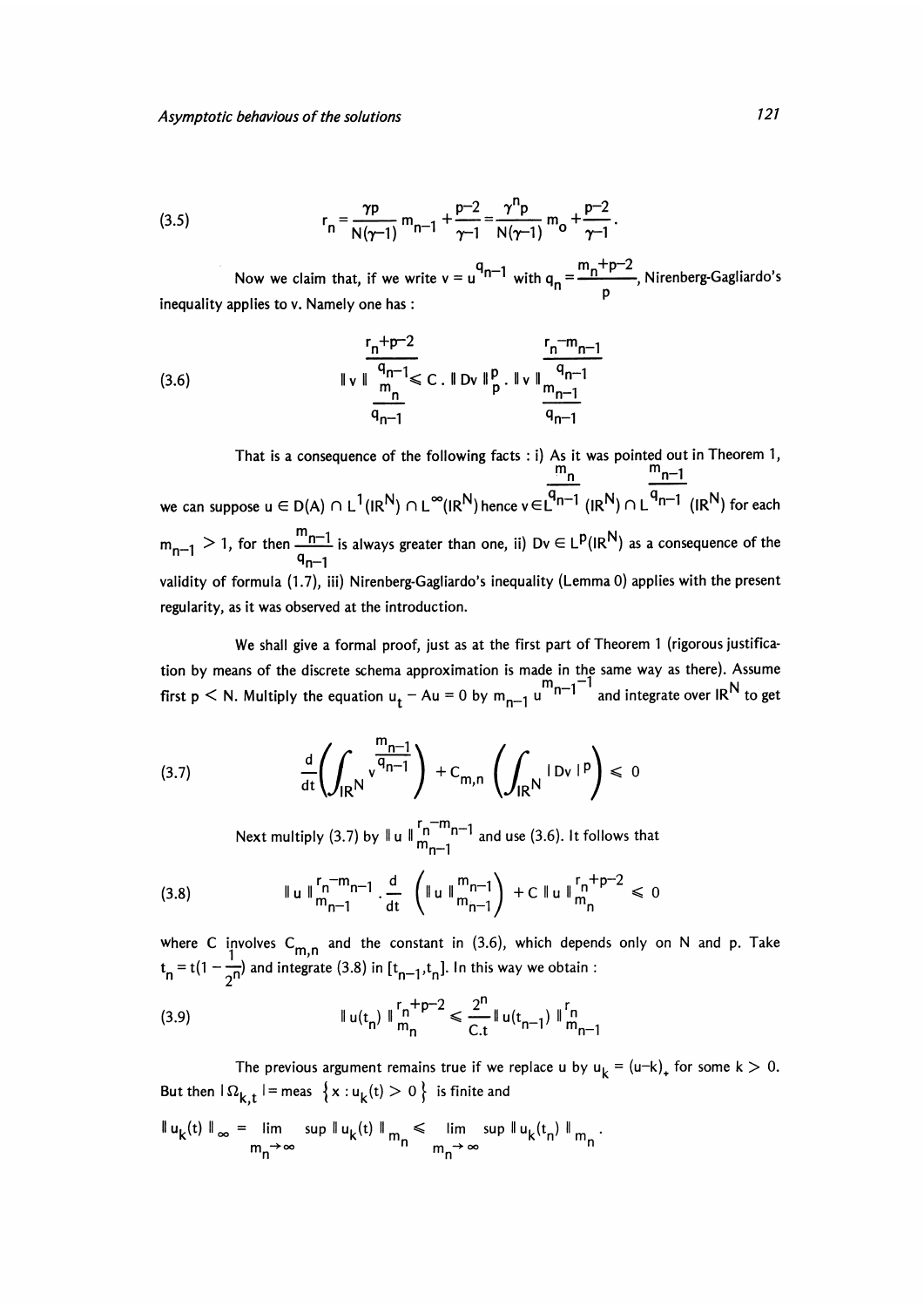Now (3.1), (3.2) follow from two facts : a)  $\lim_{m \to \infty} \sup \|u_k(t_n)\|_{m_n}$  can be evaluated now just in the same way as in [11] , which implies estimates (3.1) (3.2) for  $\mathsf{u}_{\mathsf{k}}.$  b) These estimates do not depend on k, and consequently we can pass to the limit and obtain the desired results for  $k = 0$ .

When  $p = N$ , choose  $\{\beta_n\}$  such that

$$
\beta_{n} = q_{n} + m_{n} \left( 1 - \frac{1}{N} \right)
$$

Write 
$$
w_{n-1} = u^{\beta_{n-1}}
$$
. Then  $D(u^{\alpha_{n-1}}) = \frac{q_{n-1}}{\beta_{n-1}}$ .  $w_{n-1} = \frac{\beta_{n-1}}{q_{n-1}}$ .  $Dw_{n-1}$ , i.e,  
\n $Dw_{n-1} = \frac{\beta_{n-1}}{q_{n-1}}$ .  $D(u^{\alpha_{n-1}})$ .  $w \frac{\beta_{n-1} - \alpha_{n-1}}{\beta_{n-1}}$ . Now by Hölder

$$
(3.11)\left(\int_{\mathsf{IR}^{\mathsf{N}}}\mathsf{1}_{\mathsf{D}\mathsf{w}_{n-1}}\mathsf{1}\right)^{\mathsf{N}} < \left(\int_{\mathsf{IR}^{\mathsf{N}}}\mathsf{1}_{\mathsf{D}}\left(\mathsf{u}^{\mathsf{Q}_{n-1}}\right)\mathsf{1}^{\mathsf{N}}\right)\cdot\left(\int_{\mathsf{IR}^{\mathsf{N}}}\mathsf{u}^{\mathsf{m}_{n-1}}\right)^{\mathsf{N}-1}
$$

On the other hand, by Sobolev

(3.12) 
$$
\left(\int_{\mathsf{IR}^{\mathsf{N}}}\mathsf{1}_{\mathsf{D}w_{n-1}}\mathsf{1}\right)^{\mathsf{N}} \geq C_{\mathsf{N}}\left(\int_{\mathsf{IR}^{\mathsf{N}}}\mathsf{u} \xrightarrow{\mathsf{N}\beta_{n-1}}\right)^{\mathsf{N}-1}
$$

Now multiply (3.7) by  $\|u\|_{m-1}^{r-n-m-1}$ , use (3.11), (3.12) and a standard interpolation argument to get :

(3.13) 
$$
\|u\|_{m_{n-1}}^{r_n-m_{n-1}} \frac{d}{dt} \left[ \|u\|_{m_{n-1}}^{m_{n-1}} \right] + C \cdot \|u\|_{m_n}^{r_n+N-2} \leq 0
$$

where  $C = C_{m,n} \cdot \left(\frac{\beta_{n-1}}{q_{n-1}}\right)^{16}$ .  $C_N$ . (3.13) is the analogous of (3.8) and we can now argue as in the previous case.

When  $p > N$  we do not need to use the iterative procedure. For note that Nirenberg-Gagliardo's inequality reads :

(3.14) and (3.7) give

(3.15) 
$$
\|u\|_{m}^{\frac{(1-a)pq}{a}} \frac{d}{dt} (\|u\|_{m}^{m}) + C_{m} \left(\frac{1}{c}\right)^{\frac{p}{a}} \|u^{q}\|_{\infty}^{\frac{p}{a}} \leq 0, q = \frac{m+p-2}{p}
$$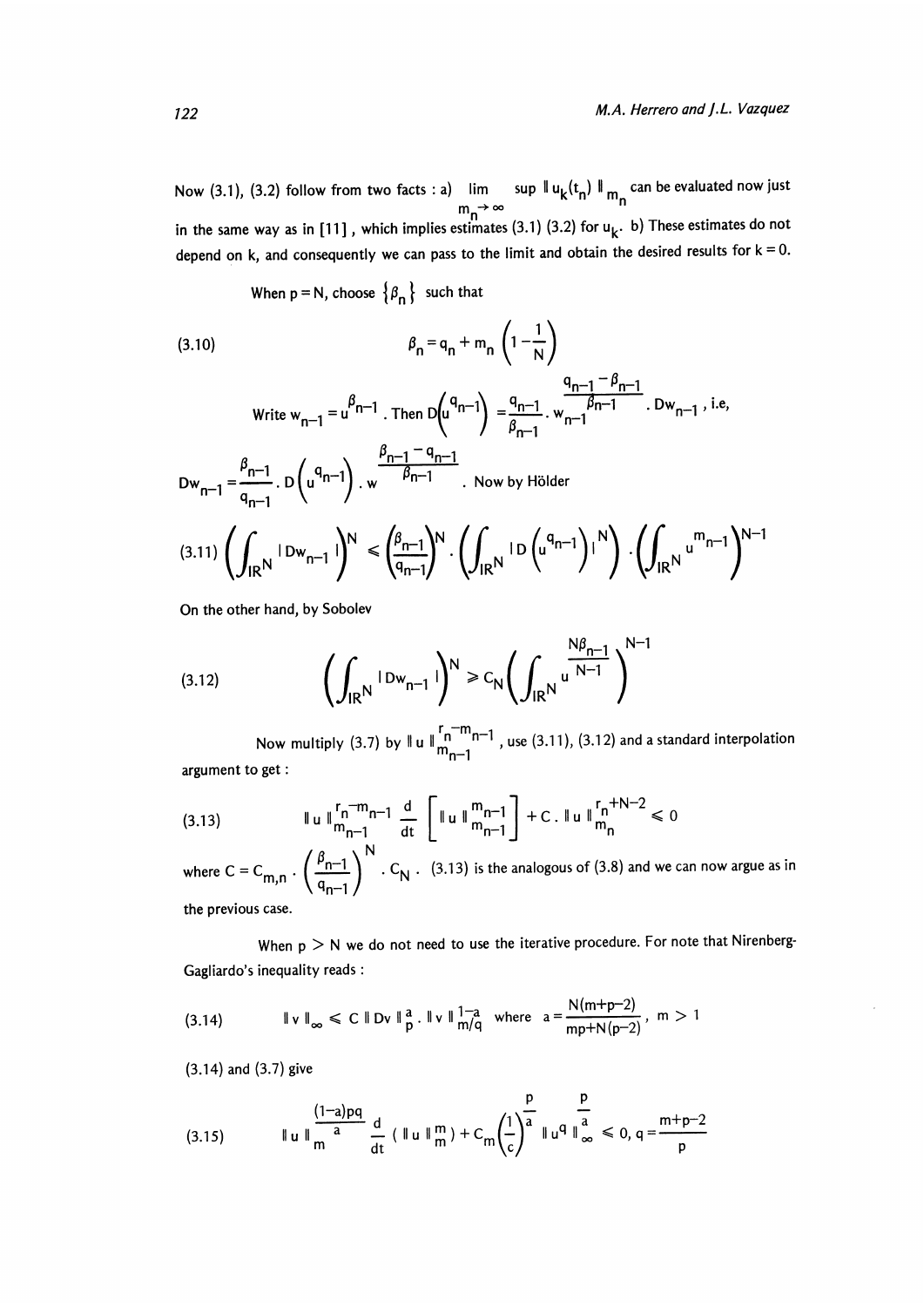Now note that from the inequality

$$
\phi(t) \frac{d}{dt} \phi(t) + k \psi(t) \theta \leq 0
$$

it follows, integrating between 0 and t

(3.16) 
$$
\psi(t) \leqslant \left(\frac{1}{kt}\right)^{1/\theta} \cdot \frac{(\phi(0))}{\omega + 1}
$$

Use (3.16) with  $\psi(t) = ||u^q||_{\infty}$ ,  $\phi(t) = ||u||_{m}^{m}$ ,  $\omega = \frac{(1-a)pq}{r}$ ,  $\theta = \frac{p}{r}$  and (3.1), (3.2) follow. Note that this argument includes the case  $N = 1$  which was discarded in [11] #

 $\begin{pmatrix} 2 & \sqrt{2} \\ 2 & 1 \end{pmatrix}$ When  $1 < m_0 < N \left( \frac{m_0}{n} - 1 \right)$  we have the following result, concerning a «backwards ' regularizing effect.

THEOREM 4. Let  $1 \le m_o < N\left(\frac{2}{p}-1\right)$ ,  $u_o \in L^{m_0}(IR^N)$ . If  $t > 0$ ,  $u(t,.) \in L^m(IR^N)$  for every m such that  $1 \le m \le m_0$ . In addition the following estimate holds :

(3.17) 
$$
\begin{cases} \n\text{I } \mathsf{u}(t,.) \parallel_{m} \leq \frac{c}{t^{\delta}} \parallel \mathsf{u}_{0} \parallel_{m_{0}}^{g} \text{ for some constant } C = C(m, m_{0}, N, p), \text{ where } \\ \n\delta = \frac{N(m_{0} - m)}{m[N(2-p) - m_{0}p]}, \quad \sigma = \frac{m_{0}[N(2-p) - mp]}{m[N(2-p) - m_{0}p]} \n\end{cases}
$$

*Proof*. Let us see first that  $u(t,.)\in L^m(I\mathsf{R}^{\mathsf{N}})$  for each m such that  $1< m< m_{_{\mathsf{O}}}$  (the case m =  $\mathsf{m}_{_{\mathsf{O}}}$ follows by accretivity). Remark that

(3.18) 
$$
\|v\|_{m/q} \leq C \|Dv\|_p^a. \|v\|_{m_0/q}^{1-a},
$$

where v, q are as in the last part of Theorem 3, the validity of  $(3.18)$  is justified as there, and  $N(m_{2}-m)(m+p-2)$ 

$$
a = \frac{6}{m[m_0(N-p)-N(m+p-2)]}
$$
. Arguing as in Theorem 1 (with k = 0), we arrive at  
\n
$$
\frac{dq}{dt}E_m(t) + k E_m(t)^{am} \le 0, E_m(t) = \int_{\text{IR}} u^m(t,x)dx.
$$
\nNow notice that solutions of the inequality  $f' + \alpha f' \le 0$  with  $\gamma > 1$  satisfy  $f \le \frac{1}{\gamma-1}$ .  
\nThis gives (3.17).

 $\frac{1}{(\gamma-1)\alpha t}$ 

The case  $u(t,.) \in L^1(R^N)$  is obtained by modifyng slightly the previous argument :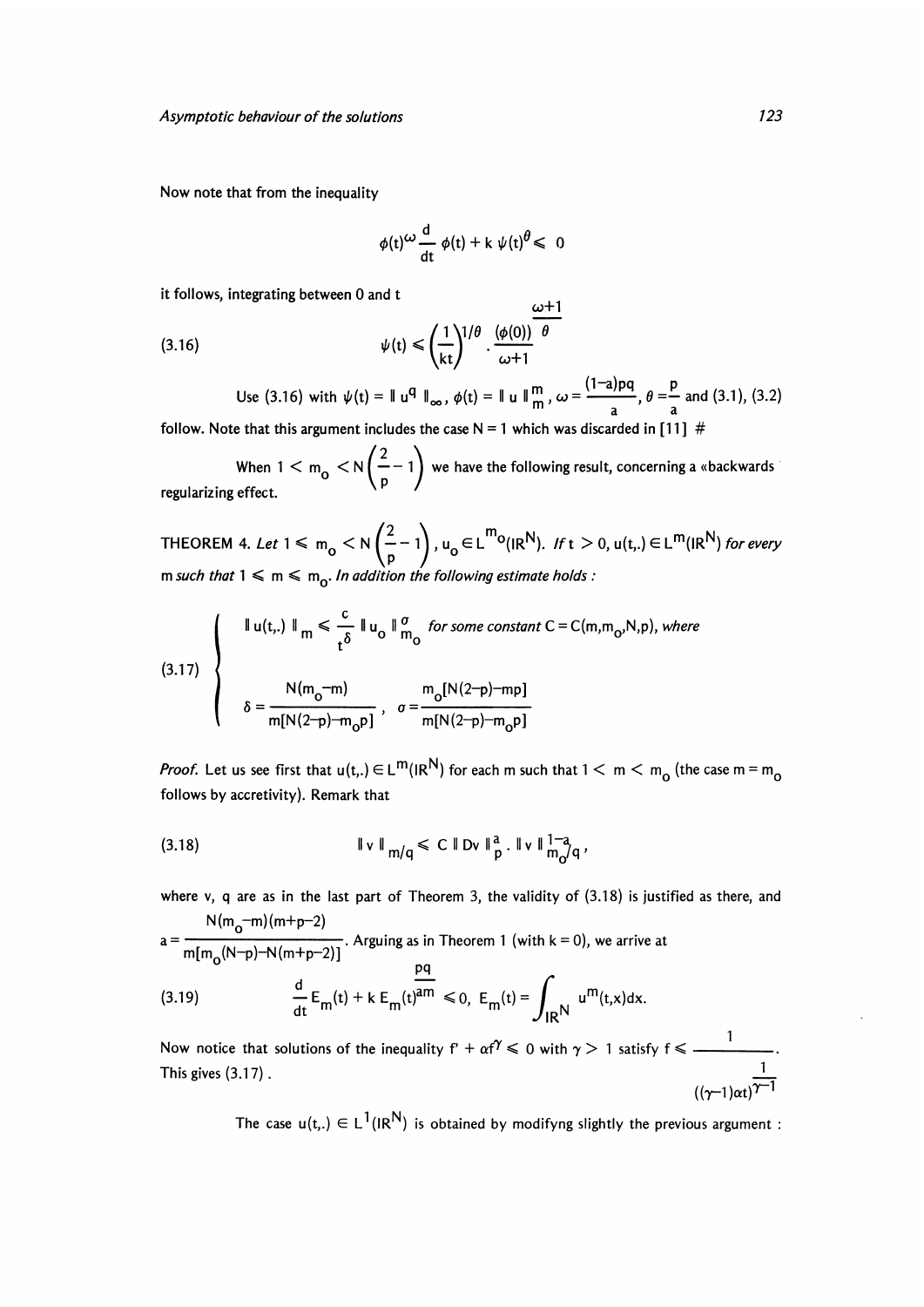instead of (3.18) write

$$
a = \frac{N(m-1)(p-1)}{[m(N-p)-N(p-1)]}
$$
. Corresponding to (3.19) we have  
(3.21) 
$$
\|u\|_{m}^{(1-a)\frac{pq}{a}} \cdot \frac{d}{dt} (\|u\|_{n}^{m}) + C_{m} \left(\frac{1}{c}\right)^{\frac{p}{a}} \|u\|_{1}^{\frac{pq}{a}} \le 0
$$

Now integrate (3.21) between 0 and t and use the fact that  $\|u(t)\|_{m}$  is not increasing in t to get the result  $#$ 

#### 4. - BOUNDED DOMAINS

Concerning  $(P_{\Omega})$  with  $\Omega$  bounded, it is known that there is a finite extinction time if  $u_0 \in L^2(\Omega)$  and  $\frac{2N}{N+2} \le p \le 2$  ([1]). In that paper, extinction of the L<sup>2</sup> norm of the solution implies this result. The method of the proof of Theorem 1, based on the extinction of the  $L^m$ norm of solutions for some  $m > 1$ , enables us to extend the above mentioned result to get the following complete picture.

THEOREM 5. Assume that  $\Omega$  is bounded and regular. Let  $u^+_{\mathbf{0}} \in \mathsf{L}^{\mathsf{m}}(\Omega)$  where  $m \ge \max \left\{ N \left( \frac{2}{p} - 1 \right)$ ,  $1 \right\}$  and  $p < 2$ . The corresponding solution of  $(P_{\Omega})$  vanishes in a finite time  $\rm t_o.$  If  $\rm \dot{\rm p}\geqslant 2$  there are, for  $\rm u_o\in C^\infty(\Omega)$  and  $\rm u_o>0,$  solutions which are strictly positive for every  $t > 0$ .

*Proof.* Let m  $> N(-1)$  (the case m =  $N(-1)$  is an easy modification of the proof in Theo-*Proof.* Let m >  $N\left(\frac{2}{p} - 1\right)$  (the case m =  $N\left(\frac{2}{p} - 1\right)$  is<br>rem 1). We write again q =  $\frac{m+p-2}{p}$ , v = u<sup>q</sup>. By Hölder

(4.1) 
$$
\left(\int_{\Omega} u^{m}\right) \leqslant \left(\int_{\Omega} u^{p*q}\right)^{\frac{1}{p*q}} \cdot \mid \Omega \mid \frac{1}{p^*q} \mid \text{where } p^* = \frac{Np}{N-p}, \mid \Omega \mid = \text{meas}(\Omega).
$$

Starting as in Theorem 1 (with  $k = 0$ ) we arrive at

(4.2) 
$$
\frac{d}{dt} \left( \int_{\Omega} u^{m} \right) + \frac{m(m-1)}{q^{p}} \left( \int_{\Omega} |Dv|^{p} \right) \leq 0
$$

Next use Sobolev ( $\parallel$  Dv  $\parallel_p \geq c \parallel v \parallel_{p*}$ ) and (4.1) to obtain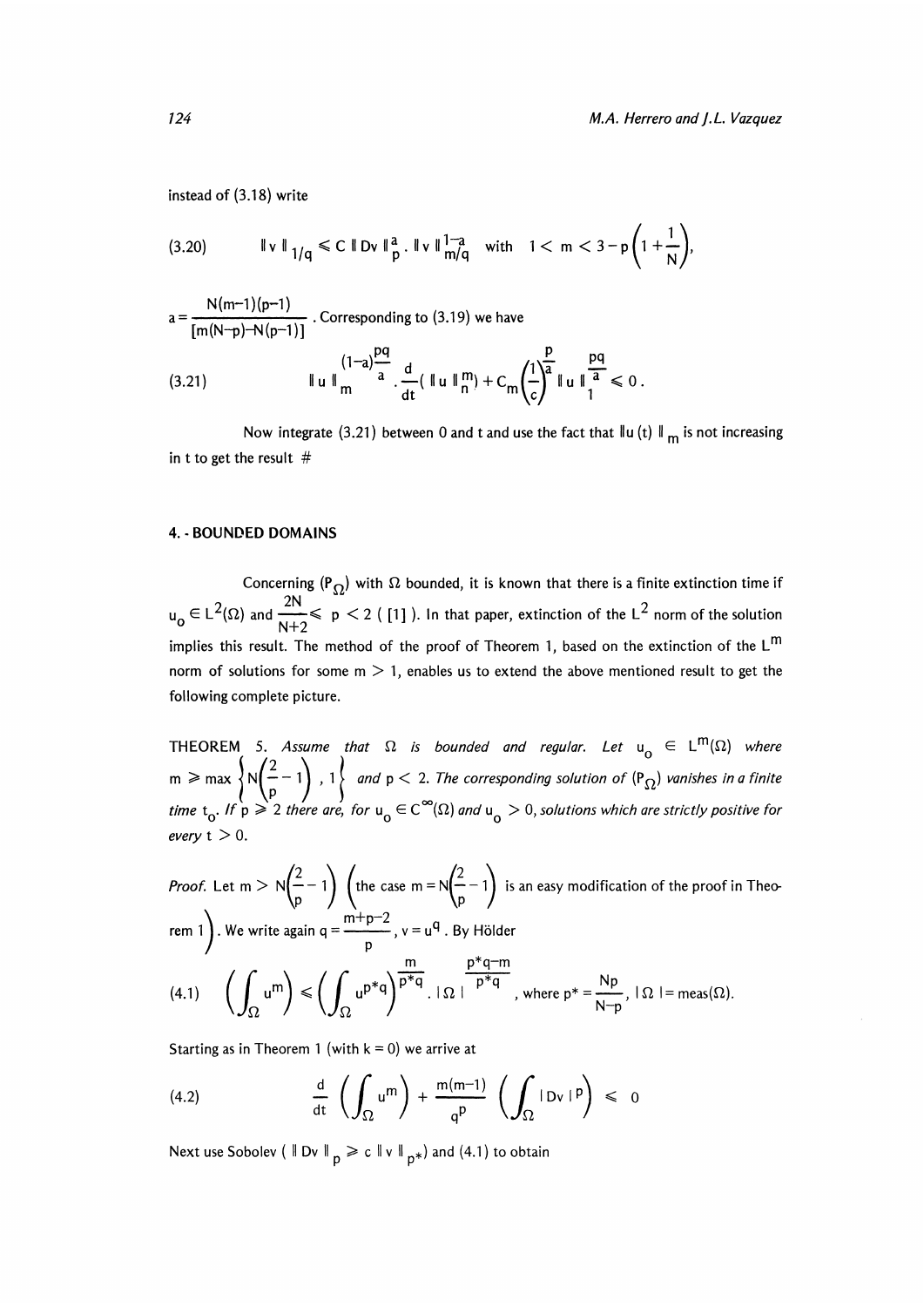$$
(4.3) \quad \frac{d}{dt}\left(\int_{\Omega} u^{m}\right) + \frac{cm(m-1)}{p^{q} \mid \Omega \mid} \left(\int_{\Omega} u^{m}\right)^{\frac{pq}{m}} \leq 0 \text{, with } \omega = \frac{N-p}{N^{2}} \cdot \frac{N(p-2)+mp}{(m+p-2)}
$$

From (4.3) we conclude that u vanishes at most at  $t_0$ , where

$$
t_o = \frac{(2-p)q^p}{cm^2(m-1)}
$$
.  $|\Omega|^{(\omega)}$ .  $||u_o||^{2-p}$ 

Assume now that  $\Omega$  is connected <sup>(1)</sup>. When p = 2 the fact that for  $u_0 \ge 0$ ,  $u_0 \ne 0$ and  $t > 0$ ,  $u(t_n) > 0$  follows from the strong maximum principle of L. Nirenberg (see [7]). If  $p > 2$  take  $\Omega = B_R(0)$  and g a positive eigenfunction corresponding to the first eigenvalue  $\lambda$  of  $-\Delta$  in B<sub>R</sub>(0) with homogeneous Dirichlet conditions ; g is radially symmetric, C<sup>oo</sup> and Ag  $\leq$  Cg for some  $C > 0$ . To check this last assertion, note that

$$
-g'' - \frac{N-1}{r}g' = g \text{ and hence } Ag = -\lambda(p-1) |g'|^{p-2}g'' - \frac{N-1}{r} |g'|g' =
$$
  
=  $\lambda(p-1) |g'|g' + (p-1) \frac{N-1}{r} |g'|g' - \frac{p-2}{r} |g'|g' \le \lambda(p-1) |g'|g' \le Cg.$ 

Now try as a subsolution  $\overline{v}(t,x) = T(t) g(x)$ , where  $T(t) =$ solves T'(t) + CT(t)<sup>p-1</sup> = 0. It follows from the maximum principle that if  $u_o(x) \geq T_o$  g(x), the corresponding  $u(t,x)$  is greater or equal than  $\overline{v}(t,x)$  for each  $t > 0$  #

Remark. Observe that as a consequence of the decay of some m-norm,  $m > 1$  and  $\Omega$  being bounded, MCL never holds. When  $p \ge 2$  we have shown that for smooth initial data there is a retention property : if  $u_0 > 0$  in some  $\widetilde{\Omega} \subset \Omega$ ,  $u(t,x) > 0$  in  $\overline{\Omega}$  for each  $t > 0$ .

We conclude by noting that the results of this paper are valid when Au is replaced by other similar nonlinear.

$$
\Delta_{\mathbf{p}} \mathbf{u} = \sum_{i=1}^{N} \frac{\partial}{\partial x_i} \left( \left| \frac{\partial \mathbf{u}}{\partial x_i} \right|^{p-2} \frac{\partial \mathbf{u}}{\partial x_i} \right)
$$

As a natural generalization we may consider operators like

$$
Bu = \sum_{i=1}^{N} \frac{\partial}{\partial x_i} \beta_i \left( \frac{\partial u}{\partial x_i} \right)
$$

<sup>(1)</sup> For general  $\Omega$  argue on each connected component.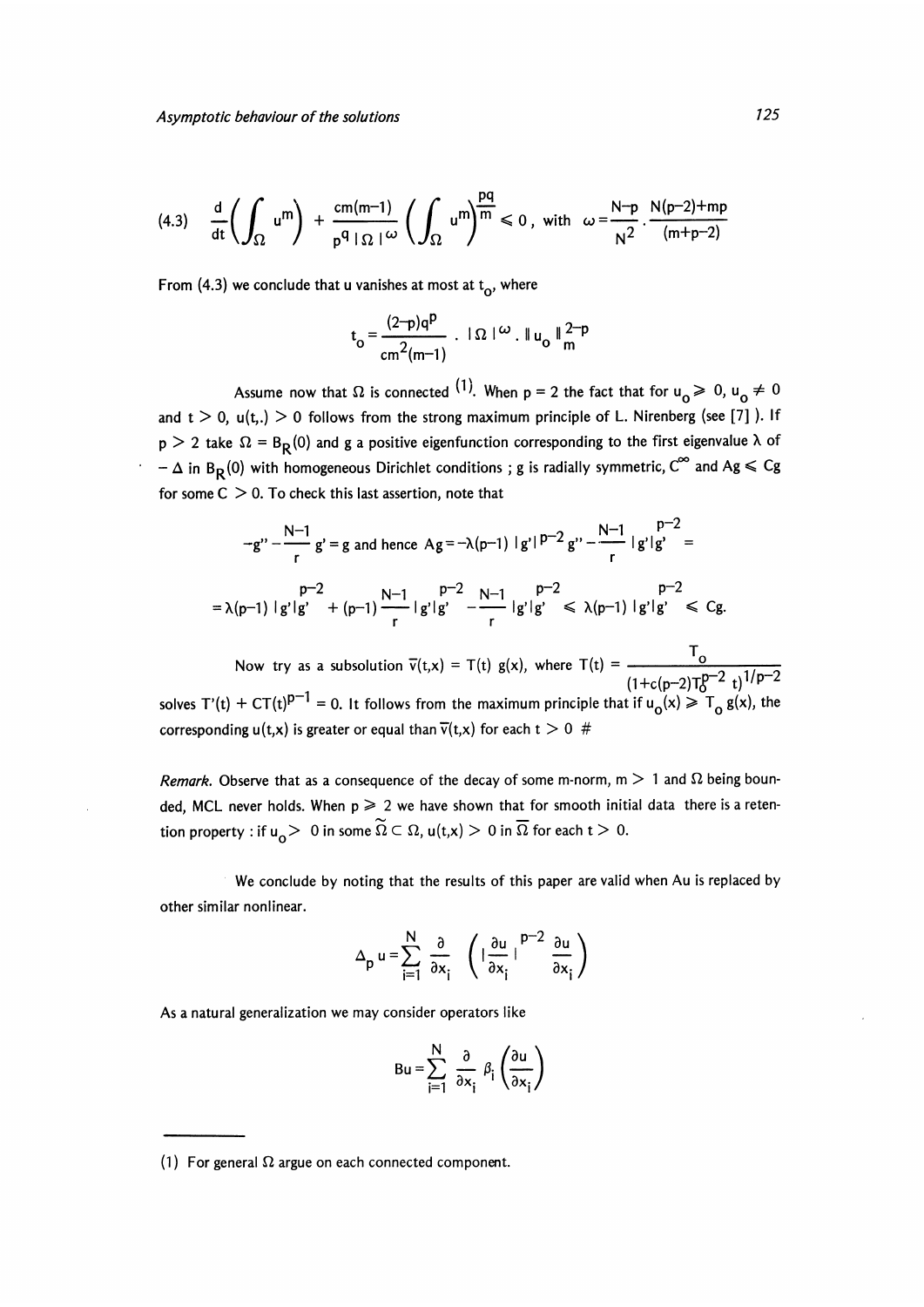where 
$$
\sum_{i=1}^{N} s \beta_i(s_i) \ge c |s|^{p}
$$
 with  $s = (s_1,...,s_N)$ .

Some of the previous results have immediate counterparts. In particular Theorem 1 remains valid unchanged.

Acknowledgements. The authors wish to thank L. Véron for some useful conversations on Section 3.